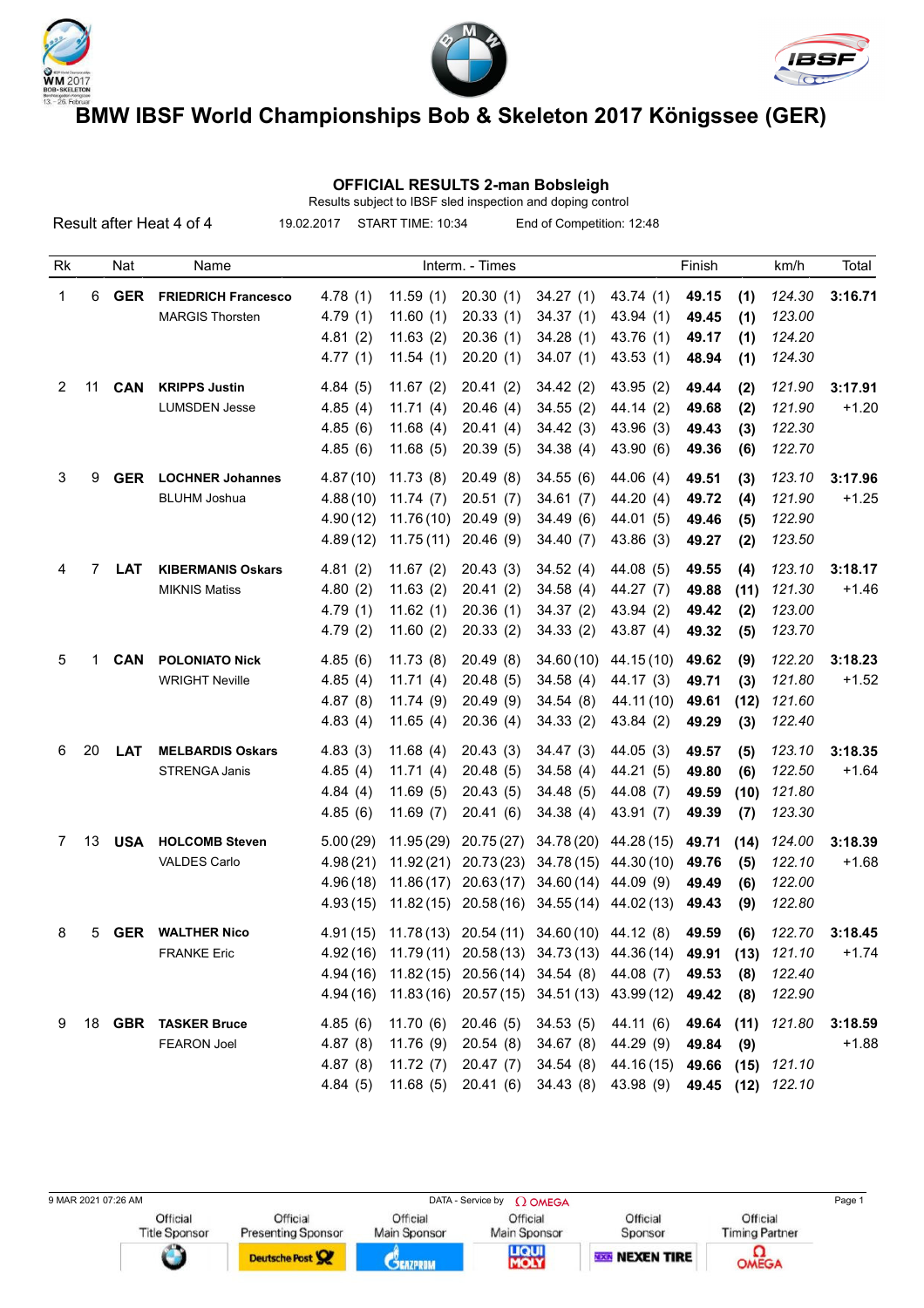





### **OFFICIAL RESULTS 2-man Bobsleigh**

|    |    |                     | Result after Heat 4 of 4                             | 19.02.2017                                   | START TIME: 10:34                                 |                                                                                     | End of Competition: 12:48                                                                                                                                                                                                                                         |                                                                                      |                                  |                              |                                      |                    |
|----|----|---------------------|------------------------------------------------------|----------------------------------------------|---------------------------------------------------|-------------------------------------------------------------------------------------|-------------------------------------------------------------------------------------------------------------------------------------------------------------------------------------------------------------------------------------------------------------------|--------------------------------------------------------------------------------------|----------------------------------|------------------------------|--------------------------------------|--------------------|
| Rk |    | Nat                 | Name                                                 |                                              |                                                   | Interm. - Times                                                                     |                                                                                                                                                                                                                                                                   |                                                                                      | Finish                           |                              | km/h                                 | Total              |
| 10 | 25 | <b>MON</b>          | <b>RINALDI Rudy</b><br><b>VAIN Boris</b>             | 4.92(16)<br>4.91(13)<br>4.90(12)<br>4.88(9)  | 11.82(17)<br>11.85(17)<br>11.80(14)<br>11.77(12)  | 20.50(12)                                                                           | 20.60 (16) 34.68 (14) 44.25 (14)<br>20.65 (15) 34.77 (14) 44.36 (14)<br>20.57 (15) 34.61 (16) 44.12 (11)<br>34.48 (11)                                                                                                                                            | 43.98 (9)                                                                            | 49.74<br>49.88<br>49.54<br>49.44 | (15)<br>(11)<br>(9)<br>(10)  | 121.70<br>121.40<br>122.40<br>122.20 | 3:18.60<br>$+1.89$ |
| 11 | 17 | <b>USA</b>          | <b>OLSEN Justin</b><br><b>WEINSTOCK Evan</b>         | 4.83(3)<br>4.81(3)<br>4.83(3)<br>4.80(3)     | 11.68(4)<br>11.63(2)<br>11.66(3)<br>11.61(3)      | 20.47(6)<br>20.42(3)<br>20.40(3)<br>20.35(3)                                        | 34.72(16)<br>34.56(3)<br>34.42(3)<br>34.38(4)                                                                                                                                                                                                                     | 44.39 (19)<br>44.23 (6)<br>43.97 (4)<br>43.94 (8)                                    | 49.95<br>49.83<br>49.45<br>49.44 | (20)<br>(8)<br>(4)<br>(10)   | 122.20<br>121.70<br>122.60<br>122.60 | 3:18.67<br>$+1.96$ |
| 11 |    | 12 <b>AUT</b>       | <b>MAIER Benjamin</b><br><b>SAMMER Markus</b>        | 4.86(8)<br>4.91(13)<br>4.88(10)<br>4.89(12)  | 11.74 (10)<br>11.83(15)                           | 20.52 (10)<br>20.67(17)<br>$11.76(10)$ 20.51(11)<br>11.77 (12) 20.51 (13) 34.43 (8) | 34.59 (8)<br>34.90 (20)<br>34.52(7)                                                                                                                                                                                                                               | 44.14 (9)<br>44.62 (23)<br>44.04 (6)<br>43.89 (5)                                    | 49.63<br>50.24<br>49.50<br>49.30 | (10)<br>(26)<br>(7)<br>(4)   | 122.00<br>120.00<br>122.10<br>122.90 | 3:18.67<br>$+1.96$ |
| 13 | 19 | <b>CAN</b>          | <b>SPRING Christopher</b><br><b>KOPACZ Alexander</b> | 4.90(14)<br>4.90(12)<br>4.90(12)<br>4.92(14) | 11.78 (13)<br>11.79(11)<br>11.78(13)<br>11.80(14) | 20.54(14)                                                                           | 20.54 (11) 34.62 (12)<br>20.57 (11) 34.72 (11)<br>20.53 (13) 34.60 (14)<br>34.59 (16) 44.13 (15)                                                                                                                                                                  | 44.18 (13)<br>44.33 (11)<br>44.15(14)                                                | 49.68<br>49.87<br>49.60<br>49.60 | (13)<br>(10)<br>(11)<br>(15) | 122.40<br>121.60<br>122.40<br>122.40 | 3:18.75<br>$+2.04$ |
| 14 | 16 | <b>LAT</b>          | <b>ZALIMS Ugis</b><br><b>JANSONS Janis</b>           | 4.87(10)<br>4.86(7)<br>4.84(4)<br>4.86(8)    | 11.80(15)<br>11.76(9)<br>11.72(7)<br>11.71(8)     | 20.60(16)<br>20.55(10)<br>20.48(8)<br>20.45(8)                                      | 34.73 (17)<br>34.67(8)<br>34.47 (10) 43.98 (9)                                                                                                                                                                                                                    | 44.36 (18)<br>44.27 (7)<br>34.56 (12) 44.14 (13)                                     | 49.91<br>49.80<br>49.63<br>49.46 | (18)<br>(6)<br>(13)<br>(13)  | 121.00<br>121.40<br>121.40<br>122.20 | 3:18.80<br>$+2.09$ |
| 15 | 4  | <b>SUI</b>          | <b>HEFTI Beat</b><br><b>KUONEN Michael</b>           | 4.86(8)<br>4.87(8)<br>4.86(7)<br>4.88(9)     | 11.72(7)<br>11.75(8)<br>11.69(5)<br>11.74(9)      | 20.48(7)<br>20.54(8)<br>20.45(6)<br>20.49(11)                                       | 34.55(6)                                                                                                                                                                                                                                                          | 44.11 (6)<br>34.71 (10) 44.35 (12)<br>34.58 (13) 44.17 (16)<br>34.55 (14) 44.15 (16) | 49.60<br>49.92<br>49.68<br>49.65 | (7)<br>(14)<br>(16)<br>(17)  | 122.20<br>121.00<br>121.70<br>121.40 | 3:18.85<br>$+2.14$ |
| 16 | 8  | SUI                 | <b>PETER Rico</b><br><b>FRIEDLI Simon</b>            | 4.93(19)<br>4.94(18)<br>4.95(17)<br>4.94(16) | 11.84(18)<br>11.86(18)<br>11.86(17)               | 20.67(17)                                                                           | 20.62 (18) 34.65 (13) 44.17 (12)<br>34.81 (17)<br>20.64 (18) 34.73 (19) 44.28 (17)<br>11.83 (16) 20.58 (16) 34.63 (17) 44.17 (17)                                                                                                                                 | 44.44 (16)                                                                           | 49.60<br>49.99<br>49.74<br>49.63 | (7)<br>(16)<br>(17)<br>(16)  | 122.40<br>120.90<br>121.70<br>121.80 | 3:18.96<br>$+2.25$ |
|    |    | 17 24 CZE           | <b>DVORAK Dominik</b><br>NOSEK Jakub                 | 4.88(9)                                      | 11.74(9)                                          |                                                                                     | 4.89(13) 11.76(11) 20.54(11) 34.69(15) 44.33(16) 49.90 (17) 120.60<br>4.89 (11) 11.79 (11) 20.57 (11) 34.72 (11) 44.35 (12) 49.92 (14)<br>4.89 (11) 11.76 (10) 20.52 (12) 34.55 (11) 44.13 (12) 49.64 (14)<br>20.47 (10) 34.49 (12) 44.06 (14) 49.56 (14) 122.00  |                                                                                      |                                  |                              | 120.90<br>121.30                     | 3:19.02<br>$+2.31$ |
|    |    | 18    27 <b>POL</b> | <b>LUTY Mateusz</b><br>TYLKOWSKI Krzysztof           | 4.96(22)                                     |                                                   |                                                                                     | 11.87 (21) 20.65 (19) 34.75 (18) 44.34 (17) 49.84<br>4.98(21) 11.93(24) 20.74(24) 34.91(22) 44.51(20) 50.03 (17)<br>4.97 (22) 11.90 (23) 20.67 (22) 34.72 (17) 44.29 (18) 49.79 (18) 121.60<br>4.96(18) 11.87(18) 20.64(18) 34.72(18) 44.30(18) 49.80 (18) 121.70 |                                                                                      |                                  | (16)                         | 121.00<br>120.60                     | 3:19.46<br>$+2.75$ |

Results subject to IBSF sled inspection and doping control

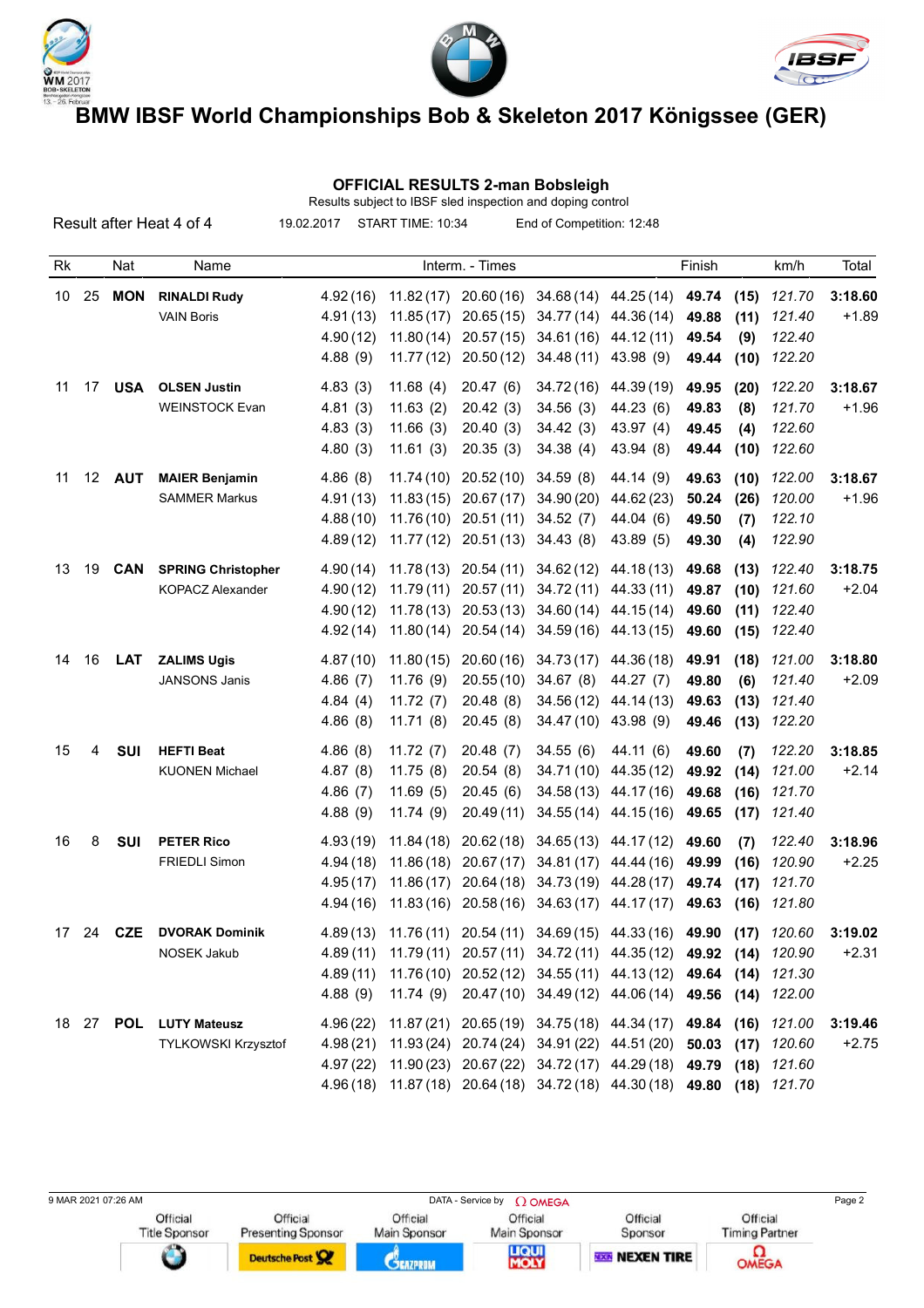





### **OFFICIAL RESULTS 2-man Bobsleigh** Results subject to IBSF sled inspection and doping control

|    |    |            | Result after Heat 4 of 4                             | 19.02.2017                        | START TIME: 10:34                                                                                                               |                                                 | End of Competition: 12:48        |                                                                                                                                               |                         |                      |                                          |         |
|----|----|------------|------------------------------------------------------|-----------------------------------|---------------------------------------------------------------------------------------------------------------------------------|-------------------------------------------------|----------------------------------|-----------------------------------------------------------------------------------------------------------------------------------------------|-------------------------|----------------------|------------------------------------------|---------|
| Rk |    | Nat        | Name                                                 |                                   |                                                                                                                                 | Interm. - Times                                 |                                  |                                                                                                                                               | Finish                  |                      | km/h                                     | Total   |
| 19 |    |            | 10 KOR WON Yunjong<br>SEO Youngwoo                   | 4.88 (12)<br>4.91(13)<br>4.92(15) |                                                                                                                                 |                                                 | $11.76(11)$ 20.54 (11) 34.59 (8) | 44.15 (10) 49.65<br>11.83 (15) 20.66 (16) 34.85 (18) 44.49 (17)<br>11.82 (15) 20.61 (16) 34.76 (22) 44.40 (23)                                | 50.06<br>49.96          | (12)<br>(19)<br>(26) | 122.80<br>121.70<br>121.80               | 2:29.67 |
| 20 | 2  | KOR        | <b>KIM Donghyun</b><br><b>JUN Junglin</b>            | 4.92(16)<br>4.95(19)<br>4.96(18)  |                                                                                                                                 |                                                 |                                  | 11.87 (21) 20.67 (21) 34.82 (21) 44.41 (20)<br>11.90 (20) 20.72 (22) 34.88 (19) 44.49 (17)<br>11.87 (19) 20.64 (18) 34.72 (17) 44.29 (18)     | 49.91<br>50.05<br>49.80 | (18)<br>(18)<br>(19) | 122.50<br>121.80<br>121.20               | 2:29.76 |
| 21 | 22 | <b>USA</b> | <b>CUNNINGHAM Nick</b><br><b>ADAMS Adrian</b>        | 4.94(20)<br>4.98(21)<br>4.98(23)  |                                                                                                                                 | $11.86(20)$ 20.69(23)                           |                                  | 34.83 (22) 44.44 (21)<br>11.93 (24) 20.76 (26) 34.99 (27) 44.65 (26)<br>11.92 (25) 20.73 (26) 34.80 (24) 44.39 (22)                           | 49.96<br>50.22<br>49.87 | (21)<br>(23)<br>(21) | 121.40<br>121.30<br>121.80               | 2:30.05 |
| 21 | 23 | <b>RUS</b> | <b>ANDRIANOV Maxim</b><br><b>ANTUKH Kirill</b>       | 4.99(26)<br>4.99(25)<br>5.02(29)  |                                                                                                                                 | 11.93 (28) 20.77 (29)<br>11.95 (28) 20.72 (25)  | 34.79 (23)                       | 34.92 (28) 44.53 (25)<br>11.92 (21) 20.71 (19) 34.90 (20) 44.56 (21)                                                                          | 50.07<br>50.15<br>49.83 | (23)<br>(21)<br>(20) | 122.20<br>121.90<br>121.60               | 2:30.05 |
| 23 | 21 | <b>GER</b> | <b>OELSNER Richard</b><br><b>SCHUELLER Alexander</b> | 4.95(21)<br>4.97(20)<br>4.98(23)  |                                                                                                                                 |                                                 |                                  | $11.85(19)$ $20.65(19)$ $34.87(24)$ $44.54(26)$<br>11.89 (19) 20.71 (19) 34.94 (24) 44.62 (23)<br>11.89 (21) 20.66 (21) 34.73 (19) 44.34 (20) | 50.10<br>50.22<br>49.88 | (26)<br>(23)<br>(22) | 121.10<br>120.50<br>121.40               | 2:30.20 |
| 24 | 32 | <b>FRA</b> | <b>COSTERG Loic</b><br><b>CASTELL Vincent</b>        | 4.99(26)<br>4.99(25)<br>5.02(29)  |                                                                                                                                 |                                                 |                                  | 11.91 (25) 20.71 (24) 34.90 (26) 44.55 (27)<br>11.92 (21) 20.71 (19) 34.95 (25) 44.65 (26)<br>11.97 (30) 20.77 (30) 34.87 (28) 44.45 (26)     | 50.09<br>50.25<br>49.94 | (25)<br>(27)<br>(24) | 120.30<br>119.90<br>121.10               | 2:30.28 |
| 25 | 28 | <b>NED</b> | de BRUIN Ivo<br>PIEK Jeroen                          | 5.02(30)<br>5.00(28)<br>4.99(25)  |                                                                                                                                 |                                                 | 11.91 (24) 20.73 (26) 34.85 (27) | 11.95 (29) 20.77 (29) 34.89 (25) 44.52 (23)<br>11.94 (27) 20.77 (27) 34.96 (26) 44.64 (25)<br>44.50 (27)                                      | 50.07<br>50.23<br>50.04 | (23)<br>(25)<br>(28) | 122.10<br>121.30<br>121.50               | 2:30.34 |
| 26 | 33 | <b>GBR</b> | <b>HALL Brad</b><br><b>BLANCHET Sam</b>              | 4.92(16)<br>4.92(16)<br>4.96(18)  | 11.81 (16)<br>11.89 (21)                                                                                                        | 20.59(15)<br>$11.81(14)$ 20.59(14)<br>20.68(23) |                                  | 34.75 (18) 44.44 (21)<br>34.79 (16) 44.49 (17)<br>34.90 (30) 44.62 (30)                                                                       | 50.04<br>50.11<br>50.23 | (22)<br>(20)<br>(32) | 120.80<br>120.60<br>119.70               | 2:30.38 |
| 27 | 30 | <b>AUT</b> | <b>TREICHL Markus</b><br><b>GLUECK Markus</b>        | 4.98(25)<br>5.01(30)<br>4.96(18)  | 11.96 (30)                                                                                                                      |                                                 | 20.79 (29) 35.07 (29)            | $11.92(27)$ 20.72(25) 34.91(27) 44.59(29)<br>44.79 (29)<br>11.88 (20) 20.65 (20) 34.74 (21) 44.36 (21)                                        | 50.17<br>50.43<br>49.90 | (29)<br>(29)<br>(23) | 121.50<br>121.00<br>122.40               | 2:30.50 |
| 28 | 31 | <b>CZE</b> | <b>VRBA Jan</b><br><b>SUCHY Dominik</b>              | 4.99(25)                          | 4.96 (22) 11.88 (23) 20.68 (22) 34.85 (23) 44.52 (23) 50.11<br>4.98 (21) 11.94 (27) 20.78 (28) 35.10 (30) 44.83 (30) 50.48      |                                                 |                                  | 11.92 (25) 20.70 (24) 34.80 (24) 44.40 (23) 49.95 (25) 121.30                                                                                 |                         | (30)                 | $(27)$ 120.50<br>120.00                  | 2:30.54 |
| 29 | 3  | <b>ITA</b> | <b>BERTAZZO Simone</b><br><b>VARIOLA Mattia</b>      | 5.04(31)                          | 5.04 (31) 12.01 (32) 20.83 (32) 34.98 (29) 44.58 (28) 50.11<br>5.06 (31) 12.03 (31) 20.86 (31) 35.05 (28) 44.73 (28) 50.34      |                                                 |                                  | 12.00 (31) 20.82 (31) 34.99 (32) 44.62 (30) 50.18                                                                                             |                         | (28)                 | $(27)$ 121.20<br>120.30<br>$(31)$ 120.70 | 2:30.63 |
|    |    |            | 30 26 KOR SUK Youngjin<br>OH Jehan                   | 5.00(27)                          | 4.97 (24) 11.89 (24) 20.76 (28) 35.09 (31) 44.85 (31) 50.49<br>4.99 (25) 11.93 (24) 20.75 (25) 34.91 (22) 44.59 (22) 50.20 (22) |                                                 |                                  | 11.95 (28) 20.73 (26) 34.81 (26) 44.42 (25) 49.97 (27) 120.90                                                                                 |                         | (31)                 | 119.10<br>120.30                         | 2:30.66 |

9 MAR 2021 07:26 AM Page 3 Official

Title Sponsor

Presenting Sponsor Deutsche Post

Official

Main Sponsor **CEAZPRON** 

Official

Official Main Sponsor

**LIQUI**<br>MOLY

Official Timing Partner

Official

Sponsor

**BEST NEXEN TIRE**